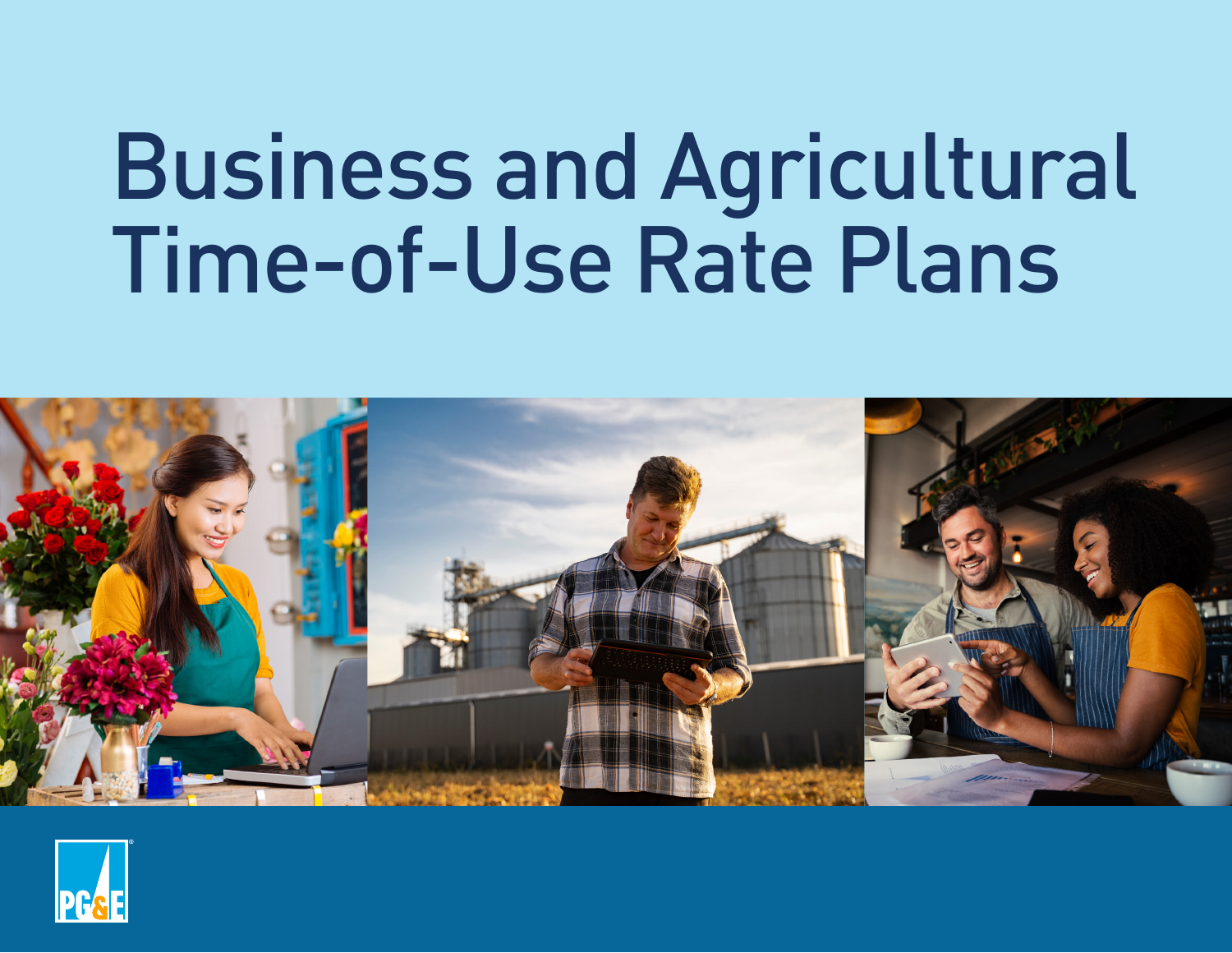## <span id="page-1-0"></span>Overview of Business Rate Plans

**B-1**

### Small businesses with low energy use

- **Less than 75 kilowatts (kW)\*** of demand
- Lower peak and higher off-peak rates than the Business Alternative Use (B-6) rate plan
- No demand charge\*\*
- Additional option:
	- **- B1-ST**: Option for customers with storage

### **B-6 Business Low Use Business Alternative Use Business Medium Use**

Small businesses with low energy use

- Benefits customers who have flexibility to adjust energy use throughout the day
- **• Less than 75 kilowatts (kW)** of demand
- Higher peak and off-peak rates than the Business Medium Use (B-10) rate plan because B-10 has a demand charge that allows lower B-10 energy charges.\*\*
- No demand charge

Medium businesses with moderate energy use

**B-10**

- **Between 75 and 499 kilowatts (kW)**  of demand
- Voluntary option for customers **below 75kW**
- Demand charge

### **Business Medium High Use Business High Use**

Large and medium businesses with moderate to high energy use

- Four options:
	- **- B-19**: **Between 500 and 999 kilowatts (kW)** of demand
	- **- B-19V**: Voluntary option for customers **up to 499kW**
	- **- B-19R**: Option for solar customers
	- **- B-19S**: Option for customers with storage
- Demand charge
- Lower energy rates but a higher demand charge than the Business Medium Use (B-10) rate plan

\* Kilowatt (kW) is the measure of how much power electric equipment consumes.

\*\* Some time-of-use rate plans include a demand charge to encourage businesses to spread their electricity use throughout the day. This demand charge is calculated by using the 15-minute interval during each billing month when your business uses its maximum amount of electricity. Regular electricity usage charges are lower than for a comparable rate plan without a demand charge.



### **Are you on the best rate plan for your business?**

Learn more at **[pge.com/rateanalysis](http://www.pge.com/rateanalysis)**. Or call your business advisor with questions at **1-800-468-4743**, Monday-Friday, 7:00 a.m.-6:00 p.m.

### **B-19 B-20**

Large businesses with high energy use

- Three options:
	- **- B-20**: **1,000 kilowatts (kW)** or more
	- **B-20R**: Option for solar customers
	- **B-20S**: Option for customers with storage
- Lower energy rates but higher demand charge than the Business Medium High Use (B-19) rate plan